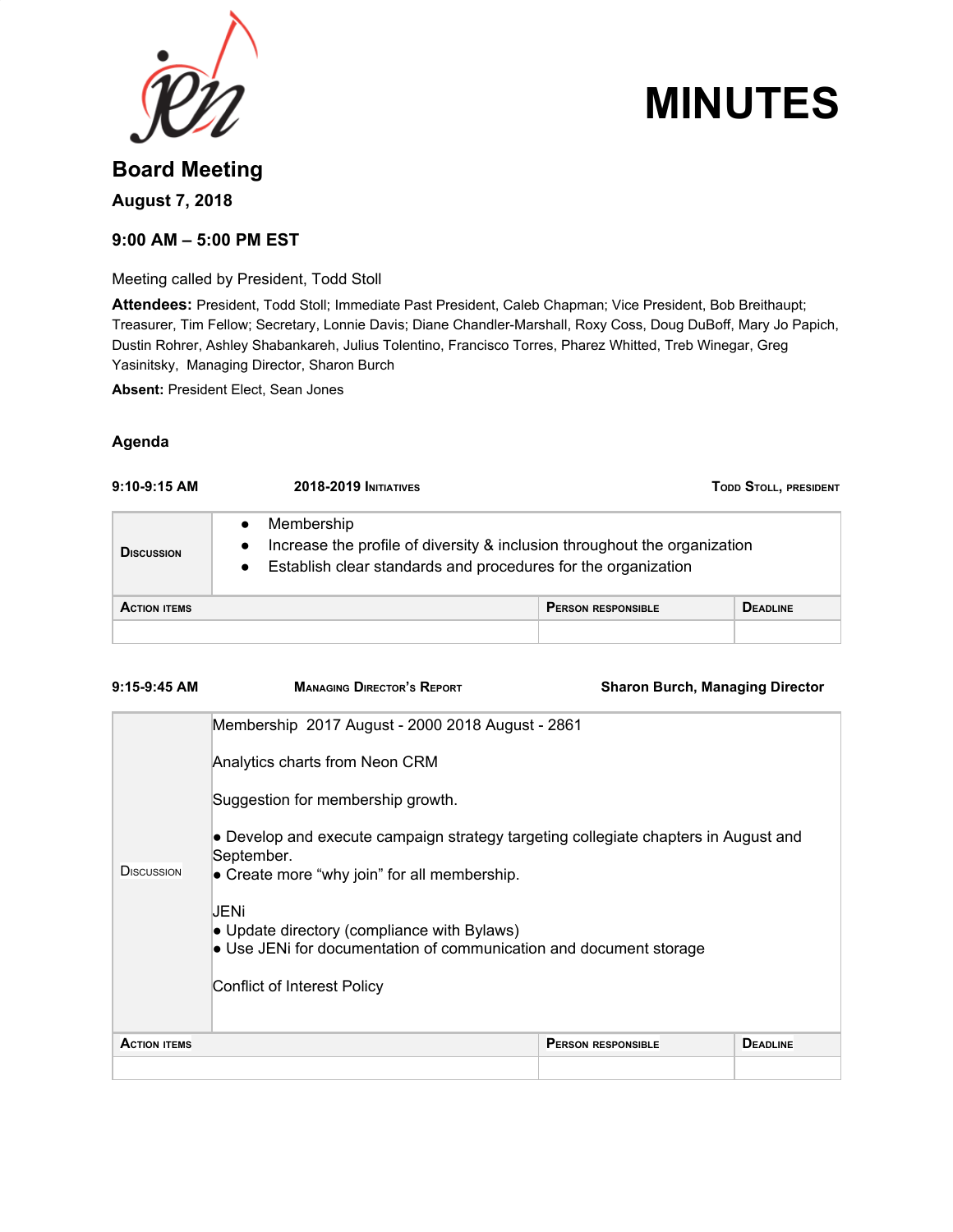### **9:45-10:02 AM MARKETING/COMMUNICATIONS REPORT Steve Nigohosian, Marketing Director**

| Discussion             | 3 Focus Areas of the Marketing Communications Team (previous 12 months):<br>1. To support committee initiatives aimed at increasing JEN membership numbers and<br>donation revenue.<br>2. To increase the visibility of ethnic and gender diversity within the organization's<br>membership to accurately reflect its true representation.<br>3. To increase customer engagement (JEN members and associates) to win, serve and<br>retain their loyalty.<br>Dallas conference marketing initiatives were successful<br>$\overline{\phantom{a}}$<br>Newsletter reaches 6500 people |                           |                 |
|------------------------|-----------------------------------------------------------------------------------------------------------------------------------------------------------------------------------------------------------------------------------------------------------------------------------------------------------------------------------------------------------------------------------------------------------------------------------------------------------------------------------------------------------------------------------------------------------------------------------|---------------------------|-----------------|
| <b>ACTION ITEMS</b>    |                                                                                                                                                                                                                                                                                                                                                                                                                                                                                                                                                                                   | <b>PERSON RESPONSIBLE</b> | <b>DEADLINE</b> |
| $\bullet$<br>$\bullet$ | Will report increase in followers since January 2018<br>meeting, per request of Ashley Shabankareh<br>Will research newsletter subscribers vs. social media<br>followers. How can JEN boost newsletter subscribers, and<br>increase a younger audience.                                                                                                                                                                                                                                                                                                                           | Steve Nigohosian          |                 |

#### **10:03-10:55 AM Finance Committee Report Tim Fellow, Treasurer**

|                    | Strategic Objective #5                                                                                                                                                      |
|--------------------|-----------------------------------------------------------------------------------------------------------------------------------------------------------------------------|
|                    | Key Initiative #1:<br>Need to engage new CPA Firm for bookkeeping, Shaw & Co. Accounting Firm. Total cost<br>for service is ~\$600- \$700/month.                            |
| <b>D</b> iscussion | <b>MOTION:</b><br>Vote to hire Shaw & Co. for bookkeeping services:<br>Motion presented by Tim Fellow<br>Ashley S. seconds<br>Motion passed.                                |
|                    | Key Initiative #2:<br><b>Improve Audit Reporting Processes</b><br>Sept. 2018: Turnover audit process to audit committee                                                     |
|                    | Key Initiative #3:<br>Accelerate Budget Timeline<br>Cause of decrease in net assets, due to hire of Managing Director, additional<br>expenses (CRM, etc.), Membership Dues. |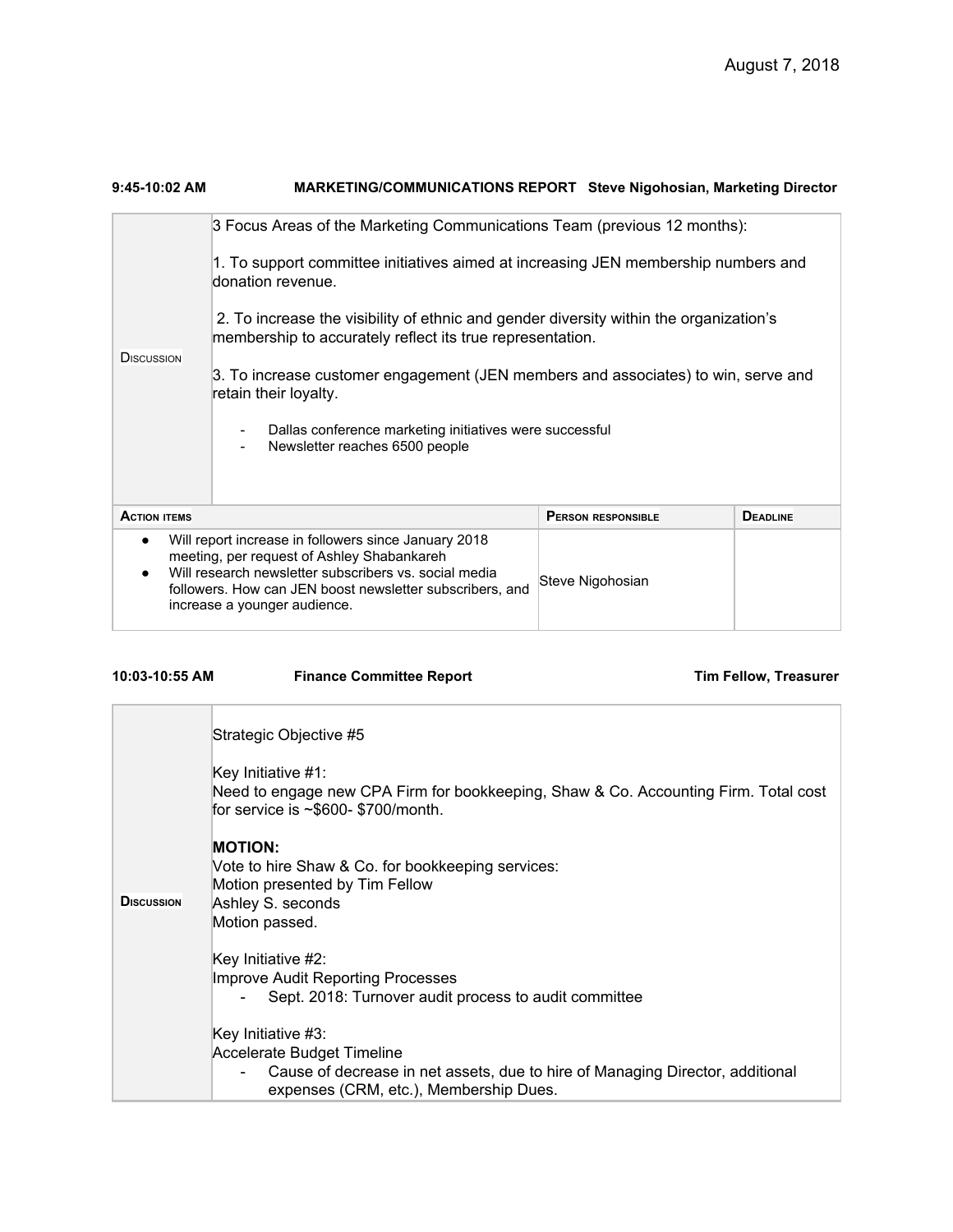|                     | Increased Expenses: Supplies and Software (acct 8110),<br>2018 Conference earned revenue over \$30,000<br>$\overline{\phantom{a}}$<br>EC will have an opportunity to review budget in advance moving forward<br>FY20 budget will be reviewed in Jan 2019 Board meeting for approval.<br>$\overline{\phantom{a}}$ |                                                                                                                                                                                                                                           |                 |  |
|---------------------|------------------------------------------------------------------------------------------------------------------------------------------------------------------------------------------------------------------------------------------------------------------------------------------------------------------|-------------------------------------------------------------------------------------------------------------------------------------------------------------------------------------------------------------------------------------------|-----------------|--|
|                     | 2018-2019 Budget<br>$\bullet$<br>$\blacksquare$                                                                                                                                                                                                                                                                  | Membership Dues reflect marketing trends and last year's figures.<br>Discussion about reforcast of revenue/expenses at half-year mark.<br>Increase in expenses for Scholarship winners, new contractors for<br>membership administration. |                 |  |
| <b>ACTION ITEMS</b> |                                                                                                                                                                                                                                                                                                                  | <b>PERSON RESPONSIBLE</b>                                                                                                                                                                                                                 | <b>DEADLINE</b> |  |
|                     |                                                                                                                                                                                                                                                                                                                  |                                                                                                                                                                                                                                           |                 |  |

| 11:10-11:32 AM     | <b>NEA Jazz Masters Opportunity</b>                                                                                                                                                                                                                                                                                                            | Lou Fischer/Michael Shirtz |
|--------------------|------------------------------------------------------------------------------------------------------------------------------------------------------------------------------------------------------------------------------------------------------------------------------------------------------------------------------------------------|----------------------------|
|                    | Program Solicitation: 2020 NEA Jazz MAsters Tribute Concert and Ancillary Events                                                                                                                                                                                                                                                               |                            |
|                    | Proposal Deadline: August 15th                                                                                                                                                                                                                                                                                                                 |                            |
|                    | Mary Jo Papich in favor of JEN presenting this event. This has been a part of the long-time<br>vision of JEN.                                                                                                                                                                                                                                  |                            |
|                    | Dr Lou Fischer - favorable about JEN's ability to execute this event                                                                                                                                                                                                                                                                           |                            |
|                    | Michael Shirtz- Considering a Saturday evening concert event with detail to logistics.<br>JEN would ensure that this event was is a part of the 2020 Conference.<br>Marketing should be JEN focused.<br>$\bullet$<br>Ticketing - FREE concert, community event<br>$\bullet$<br>15-20% can be allocated to Administrative overhead<br>$\bullet$ |                            |
| <b>D</b> ISCUSSION | <b>Scope of Work:</b><br>The purpose of this Program Solicitation is to select an organization (Cooperator) to<br>produce and coordinate the 2020 NEA Jazz Masters Tribute Concert and ancillary events<br>in conjunction with the NEA. In brief, the Cooperator will:                                                                         |                            |
|                    | • Produce a free, public Concert in an indoor venue in a U.S. city in the winter or spring of<br>2020.                                                                                                                                                                                                                                         |                            |
|                    | • Coordinate program components such as a live webcast and broadcast of the Concert; a<br>marketing and public engagement strategy that appeals to local, national, and global<br>audiences; and ancillary events as detailed below.                                                                                                           |                            |
|                    | • Contract with an experienced videography vendor to produce Tribute videos for all award<br>recipients per the specifications and timeline agreed to by the parties.                                                                                                                                                                          |                            |
|                    | <b>MOTION:</b><br>Mary Jo makes a motion for JEN to present an RFP for the 2020 JEN NEA Concert<br>Diane Chandler seconds<br>Motion passed.                                                                                                                                                                                                    |                            |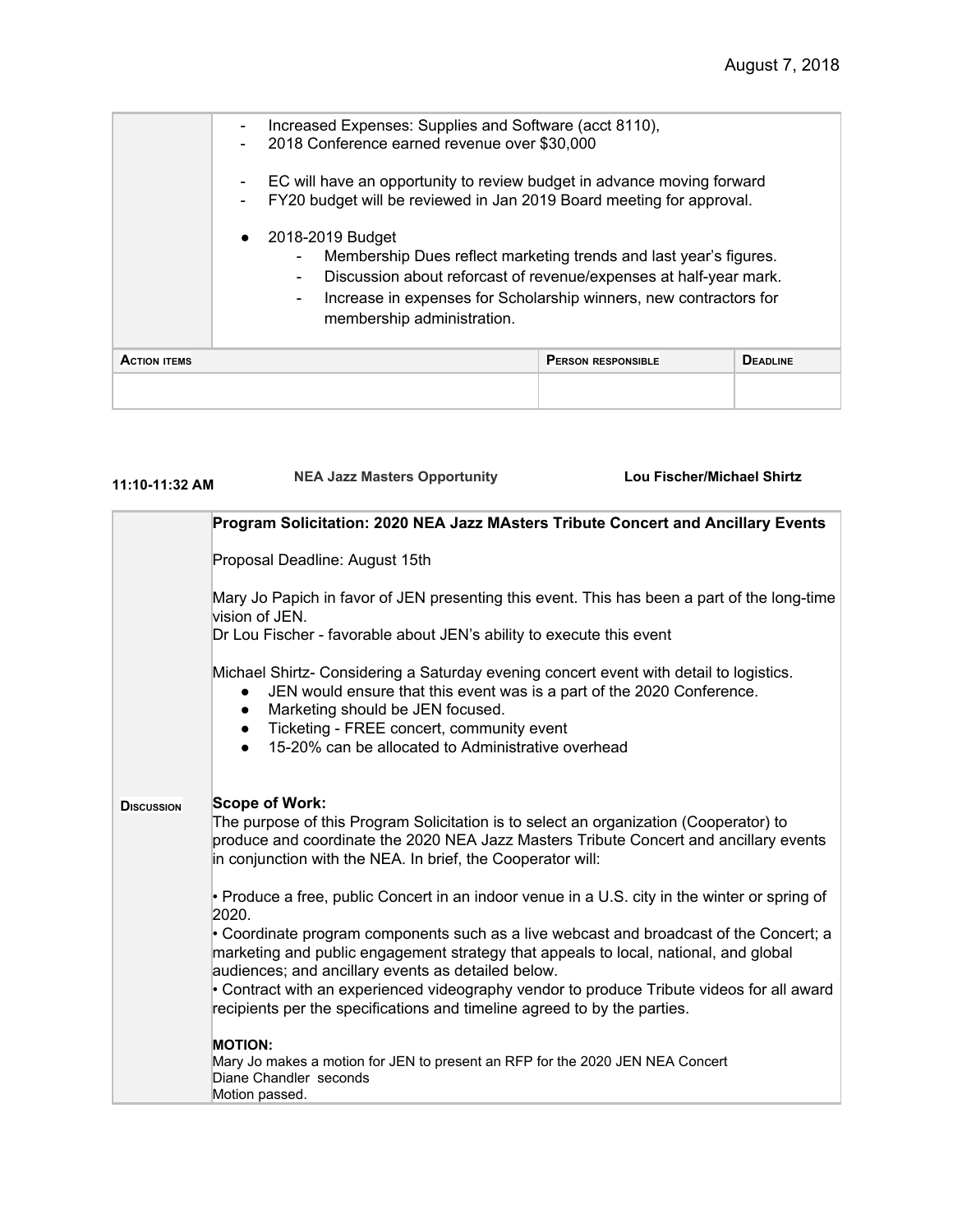| <b>ACTION ITEMS</b>                                                                                                                                                                                                                                           | <b>PERSON RESPONSIBLE</b>                                               | <b>DEADLINE</b> |
|---------------------------------------------------------------------------------------------------------------------------------------------------------------------------------------------------------------------------------------------------------------|-------------------------------------------------------------------------|-----------------|
| Get assistance from a grant writer - Grant proposal due Aug. 15<br>Work on preparation of grant to host 2020 NEA JazzMasters<br>ceremony at conference in New Orleans.<br>Sharon Burch will be managing the proposal information and input<br>from JEN Board. | Todd Stoll<br>Todd Stoll, MJ Papich and<br>Sharon Burch, Michael Shirtz | Aug. 15         |

| 11:33-12:00 PM      | <b>Development Committee Report</b>                                                                                                                                                                                                                                                                                                                                                                                                                                                                                                                                                                                                                                                                                                                                                                                                                                                 | <b>Treb Winegar, Chair/Michael Shirtz</b> |                 |
|---------------------|-------------------------------------------------------------------------------------------------------------------------------------------------------------------------------------------------------------------------------------------------------------------------------------------------------------------------------------------------------------------------------------------------------------------------------------------------------------------------------------------------------------------------------------------------------------------------------------------------------------------------------------------------------------------------------------------------------------------------------------------------------------------------------------------------------------------------------------------------------------------------------------|-------------------------------------------|-----------------|
| <b>D</b> iscussion  | Campaign Comparison Report<br>Donations - Outline presented to Board.<br>Michael Shirtz outgoing committee Chairman. Treb Winegar incoming Development Committee<br>Chairman. Addresses new infrastructure that will support new fundraising efforts.<br>Jamey Aebersold Endowed College Scholarship Fund (per Bob Sinicrope)<br>Total 108 donors or pledges in the amount of \$56,362<br>$\circ$<br>Donations received through Neon system - 100 donors in the amount of<br>$\circ$<br>\$46,462 average gift \$463.62<br>Pledges 8 in the amount of \$9900 average gift \$1102.78<br>$\circ$<br>Note per Bob Sinicrope: The reason this is less than the previous report is that an<br>institution that pledged donated under a different name and was counted twice. I didn't<br>pick that up before the last report.<br>Goal of 100,000 over 3 years; over 50% achieved to date. |                                           |                 |
| <b>ACTION ITEMS</b> |                                                                                                                                                                                                                                                                                                                                                                                                                                                                                                                                                                                                                                                                                                                                                                                                                                                                                     | <b>PERSON RESPONSIBLE</b>                 | <b>DEADLINE</b> |
| $\blacksquare$      |                                                                                                                                                                                                                                                                                                                                                                                                                                                                                                                                                                                                                                                                                                                                                                                                                                                                                     |                                           |                 |

### **LUNCH BREAK: 12:00pm - 1:30pm**

| 1:30-2:12PM       | <b>REPORTS FROM LUNCH MEETINGS</b>                                                                                                                                                             | <b>Todd Stoll, President</b> |
|-------------------|------------------------------------------------------------------------------------------------------------------------------------------------------------------------------------------------|------------------------------|
| <b>DISCUSSION</b> | Development Conversation<br>Target audiences and diversity of scholarship recipients<br>$\bullet$<br>Jazz 2 You Grant<br>$\bullet$<br>Need to establish policies for Endowed Fund<br>$\bullet$ |                              |
|                   | <b>Marketing Conversation</b><br>JEN messaging presentation, Branding "Objectives"<br>$\bullet$<br>New perspectives about why JEN membership is important<br>$\bullet$                         |                              |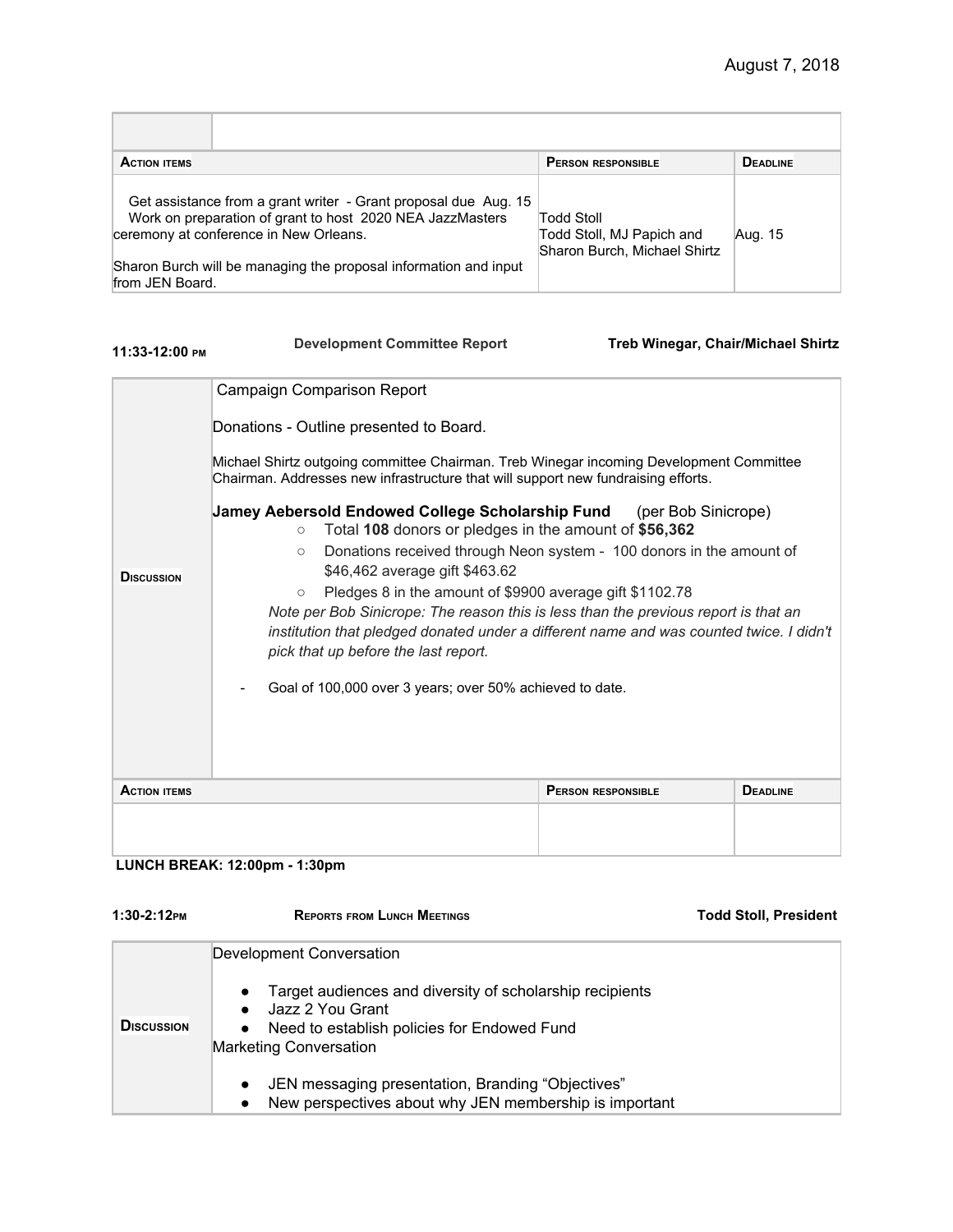|                     | Mini festivals, community outreach<br>$\bullet$<br>• Survey of our membership<br>Logic models: Create theories of change across the Board<br>$\bullet$<br>President suggest the creation of a "College Board of Directors". These directors meet at<br>the conference, and are appointed by each JEN Board member. |                           |                 |
|---------------------|--------------------------------------------------------------------------------------------------------------------------------------------------------------------------------------------------------------------------------------------------------------------------------------------------------------------|---------------------------|-----------------|
| <b>ACTION ITEMS</b> |                                                                                                                                                                                                                                                                                                                    | <b>PERSON RESPONSIBLE</b> | <b>DEADLINE</b> |
|                     |                                                                                                                                                                                                                                                                                                                    |                           |                 |

| $2:12-2:21$ PM                                                                                                           | <b>NAFME JAZZ COUNCIL/JEN BOARD EXCHANGE SEAT</b>                                                                                                                                                              |                           | Mary Jo Papich  |
|--------------------------------------------------------------------------------------------------------------------------|----------------------------------------------------------------------------------------------------------------------------------------------------------------------------------------------------------------|---------------------------|-----------------|
|                                                                                                                          | NAfME (David Kauffman) has proposed to do an exchange Board seat with JEN.<br>This association will be beneficial to JEN; valuable affiliation. Suggestion for each<br>organization would cover its own costs. |                           |                 |
| <b>DISCUSSION</b><br><b>MOTION:</b><br>President Stoll requested motion for JEN to exchange Board seat with NAfME Board. |                                                                                                                                                                                                                |                           |                 |
|                                                                                                                          | Bob Breithaupt seconds.<br>Motion passed.                                                                                                                                                                      |                           |                 |
| <b>ACTION ITEMS</b>                                                                                                      |                                                                                                                                                                                                                | <b>PERSON RESPONSIBLE</b> | <b>DEADLINE</b> |
|                                                                                                                          |                                                                                                                                                                                                                |                           |                 |

| <b>By-Laws Proposed Amendments</b>                                                                | <b>Tim Fellow</b>                                                                                                                                                                        |
|---------------------------------------------------------------------------------------------------|------------------------------------------------------------------------------------------------------------------------------------------------------------------------------------------|
| Election/ratification                                                                             |                                                                                                                                                                                          |
| 6.2(a) accurately describes our current policy.                                                   |                                                                                                                                                                                          |
| Our ByLaws need to align. Suggested bylaws change drafted by Bob Sinicrope.                       |                                                                                                                                                                                          |
| <b>Proposed changes:</b>                                                                          |                                                                                                                                                                                          |
| Red highlighted text would be deleted. Yellow highlighted text would be added.                    |                                                                                                                                                                                          |
| <b>ARTICLE IV - Board of Directors</b>                                                            |                                                                                                                                                                                          |
| 4.1                                                                                               |                                                                                                                                                                                          |
| membership.                                                                                       |                                                                                                                                                                                          |
| The Directors shall be elected by the membership from names submitted by the Board of<br>(a)      |                                                                                                                                                                                          |
| Directors Nominating Committee to the membership.                                                 |                                                                                                                                                                                          |
| (c) Eligible JEN members are invited to nominate potential Board of Directors to JEN's Nominating |                                                                                                                                                                                          |
| ratified by eligible JEN members. Refer to 6.2(a) for more details.                               |                                                                                                                                                                                          |
|                                                                                                   | Number and Election of Directors. Members of the Board of Directors, are elected by the<br>Committee each year. The Nominating Committee will select from those nominated, a slate to be |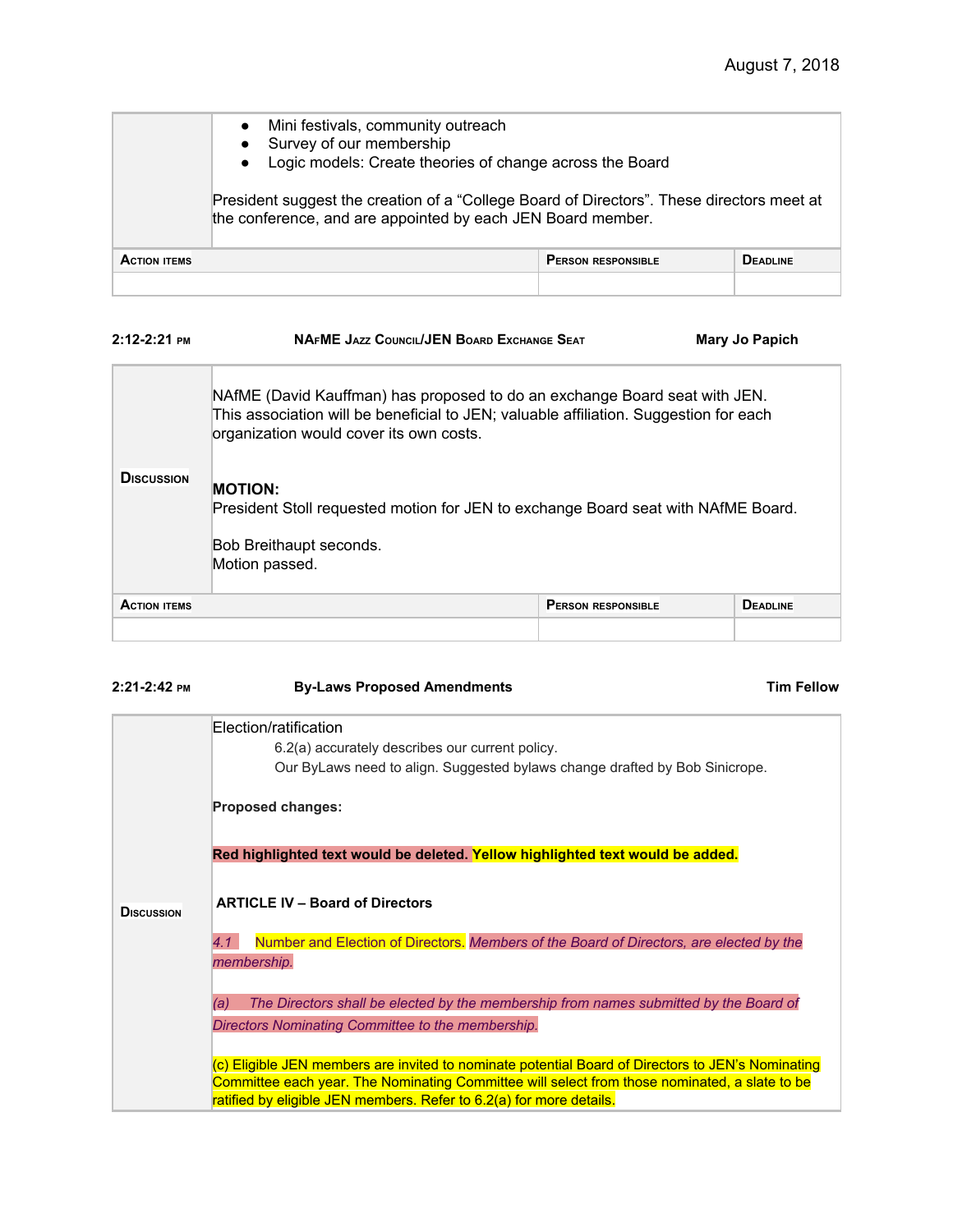|                     | <b>ARTICLE V – Officers of the Corporation</b>                                                                                                                                                                                                                                                                                                                                                                                                                                                                                         |                            |                 |  |
|---------------------|----------------------------------------------------------------------------------------------------------------------------------------------------------------------------------------------------------------------------------------------------------------------------------------------------------------------------------------------------------------------------------------------------------------------------------------------------------------------------------------------------------------------------------------|----------------------------|-----------------|--|
|                     | Election. Officers shall be elected by the Board of Directors from names submitted<br>5.1                                                                                                                                                                                                                                                                                                                                                                                                                                              |                            |                 |  |
|                     | by the Officer Nominating Committee as described in 5.2(c).                                                                                                                                                                                                                                                                                                                                                                                                                                                                            |                            |                 |  |
|                     | 5.1 The Board of Directors are invited to nominate potential Officer Candidates to JEN's Nominating<br>Committee. The Nominating Committee will select from those nominated, a slate to be ratified by<br>the Board of Directors. Refer to 6.2(a) for more details.<br>General Consul Dan offers recommendations following break:<br>Members may raise issues to Bylaw changes, with Nominating Committee creating slate and Board<br>ratifying. Illinois code suggests membership having more direct vote on slate. Board has been in |                            |                 |  |
|                     | violation of the bylaws for a period of time relating to the nomination of Board members.<br>(4:45 PM)                                                                                                                                                                                                                                                                                                                                                                                                                                 |                            |                 |  |
| <b>ACTION ITEMS</b> |                                                                                                                                                                                                                                                                                                                                                                                                                                                                                                                                        | <b>PERSON RESPONSIBLE</b>  | <b>DEADLINE</b> |  |
|                     | President Stoll suggest tabling this discussion. Executive Committee<br>will further discuss this issue, and come up with recommendations.                                                                                                                                                                                                                                                                                                                                                                                             | <b>Executive Committee</b> | January 2019    |  |

| $2:43-2:55$ PM      | <b>PERSONNEL COMMITTEE</b>                                                                                                                                                                          |                           | Mary Jo Papich  |
|---------------------|-----------------------------------------------------------------------------------------------------------------------------------------------------------------------------------------------------|---------------------------|-----------------|
|                     | Sharon Burch's performance evaluated and Personnel Committee proposes the following"<br>\$10,000 bonus<br>$\bullet$<br>5% salary increase<br>$\bullet$                                              |                           |                 |
|                     | Consider conducting a search for social media contractor (individual or firm). Personnel<br>Committee will make a recommendation following the January conference.<br>Steve Nigohosian              |                           |                 |
| <b>DISCUSSION</b>   |                                                                                                                                                                                                     |                           |                 |
|                     | <b>MOTION:</b><br>Mary Jo makes a motion to approve Managing Director's bonus of \$10,000 and 5% salary<br>Bonus, retroactive July 1st, 2018.<br>Diane Chandler-Marshall seconds.<br>Motion passed. |                           |                 |
| <b>ACTION ITEMS</b> |                                                                                                                                                                                                     | <b>PERSON RESPONSIBLE</b> | <b>DEADLINE</b> |
|                     |                                                                                                                                                                                                     |                           |                 |

| 2:55 PM - 3:05 PM | <b>Outreach Committee</b>                                | Mary Jo Papich, Chair |
|-------------------|----------------------------------------------------------|-----------------------|
| <b>DISCUSSION</b> | Outreach a challenge at 2019 conference due to schedule. |                       |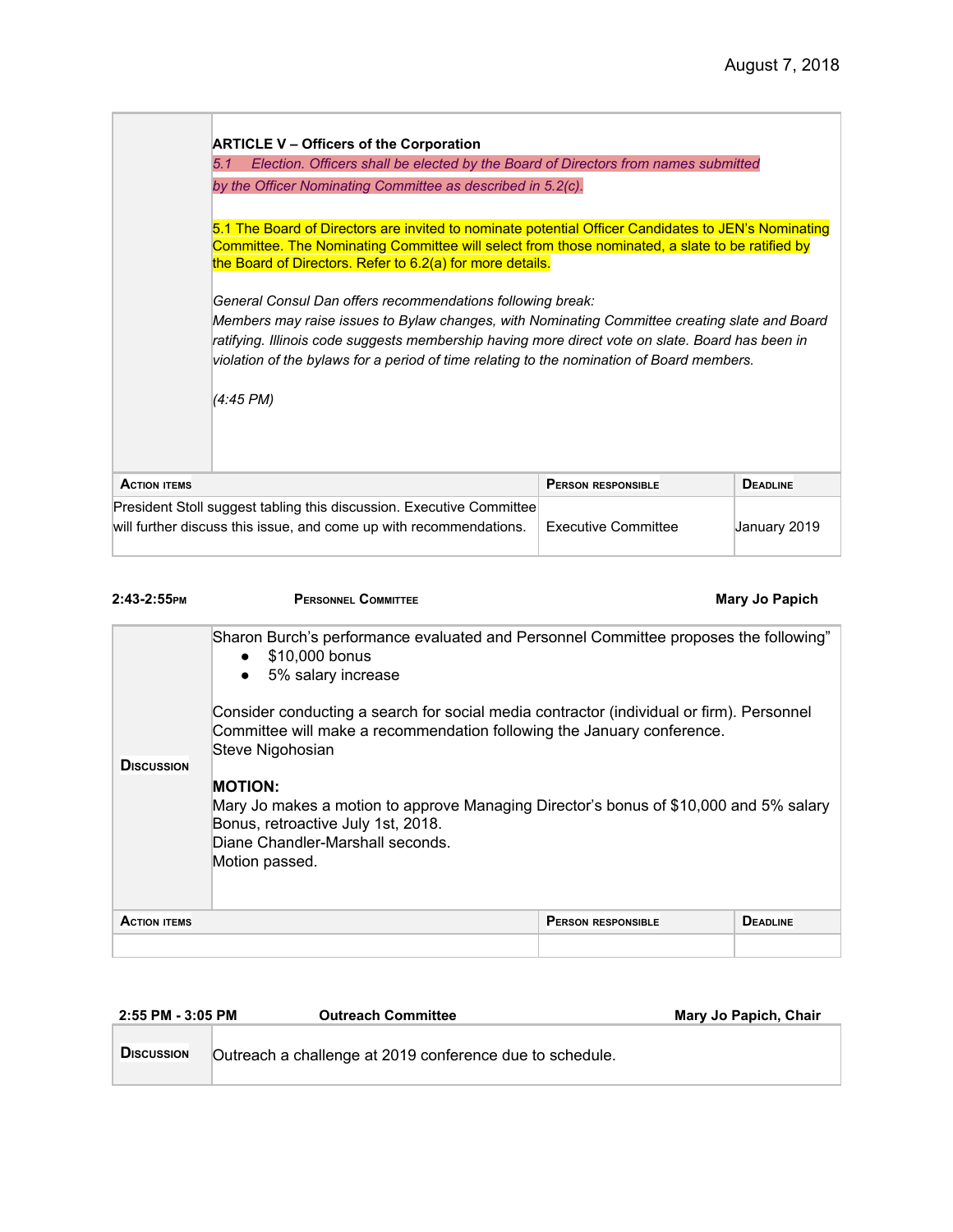|                     | <b>Jazz2U Grants-</b> 2018 Results as of 8.6.18 were presented by Mary Jo Papich and Diane<br>Chandler<br>Highest participation to date.<br>11,339 reached in 2018 |                           |                 |
|---------------------|--------------------------------------------------------------------------------------------------------------------------------------------------------------------|---------------------------|-----------------|
| <b>ACTION ITEMS</b> |                                                                                                                                                                    | <b>PERSON RESPONSIBLE</b> | <b>DEADLINE</b> |
|                     |                                                                                                                                                                    |                           |                 |

| $3:05-3:40$ PM                                                                                                                                         | <b>JEN INTERNATIONAL FESTIVALS</b>                                                                                                                                                                                                                                                                                                                                                                                                                                                                                                                                                                                                                                |                                                                                 | <b>Todd Stoll, President</b> |
|--------------------------------------------------------------------------------------------------------------------------------------------------------|-------------------------------------------------------------------------------------------------------------------------------------------------------------------------------------------------------------------------------------------------------------------------------------------------------------------------------------------------------------------------------------------------------------------------------------------------------------------------------------------------------------------------------------------------------------------------------------------------------------------------------------------------------------------|---------------------------------------------------------------------------------|------------------------------|
|                                                                                                                                                        | Structure or vetting system for making decisions needs to be established.<br>(Rob Klevan serve as coordinator or committee chair.)                                                                                                                                                                                                                                                                                                                                                                                                                                                                                                                                |                                                                                 |                              |
|                                                                                                                                                        | Italy (Pilot program: EC has already approved engagement, 2 student exchange,<br>Students are over 21 years old, but JEN is still liable.)                                                                                                                                                                                                                                                                                                                                                                                                                                                                                                                        |                                                                                 |                              |
| <b>D</b> iscussion                                                                                                                                     | Pescara, Italy - Mary Jo exploring possibilities of JEN student engagement at Pescara<br>Jazz Festival. What can be the JEN benefit of such an engagement?<br>Croatia: Caleb and Mary Jo exploring possibilities. Would like to partner with JEN,<br>would like to get a festival started. This engagement can provide some financial<br>support to JEN.<br>Mexico, Puerto Vallarta: Mary Jo exploring possibilities to expand festival.<br>$\bullet$<br>Francisco shared experience performing at festival. Potential to be a much larger<br>festival. Discussion to keep this event non-JEN affiliated, or make an official JEN<br>event. Mary Jo will consider |                                                                                 |                              |
| <b>ACTION ITEMS</b>                                                                                                                                    |                                                                                                                                                                                                                                                                                                                                                                                                                                                                                                                                                                                                                                                                   | <b>PERSON RESPONSIBLE</b>                                                       | <b>DEADLINE</b>              |
| Business deals should be outlined for EC and Board.<br>Who makes the vetting decisions relating to clinicians, artists, etc.<br>And consider diversity |                                                                                                                                                                                                                                                                                                                                                                                                                                                                                                                                                                                                                                                                   | EC approves each, template<br>Caleb, Ashley, Bob B. Mary Jo,<br>Tim, and Julius |                              |

| $3:40-4:30$ PM     | <b>JEN AWARD DISCUSSION</b>                                                                                                                                 | <b>Todd Stoll, President</b> |
|--------------------|-------------------------------------------------------------------------------------------------------------------------------------------------------------|------------------------------|
|                    | Berklee College of Music would like to take over this award.                                                                                                |                              |
| <b>D</b> ISCUSSION | What they are proposing:<br>$\bullet$ \$1500 Cash Prize<br>\$500 Travel Stipend to attend JEN Conference<br>$\bullet$<br>Berklee Online Course<br>$\bullet$ |                              |
|                    | Berklee High School Festival Package<br>$\bullet$                                                                                                           |                              |
|                    | IJohn LaPorta Award                                                                                                                                         |                              |